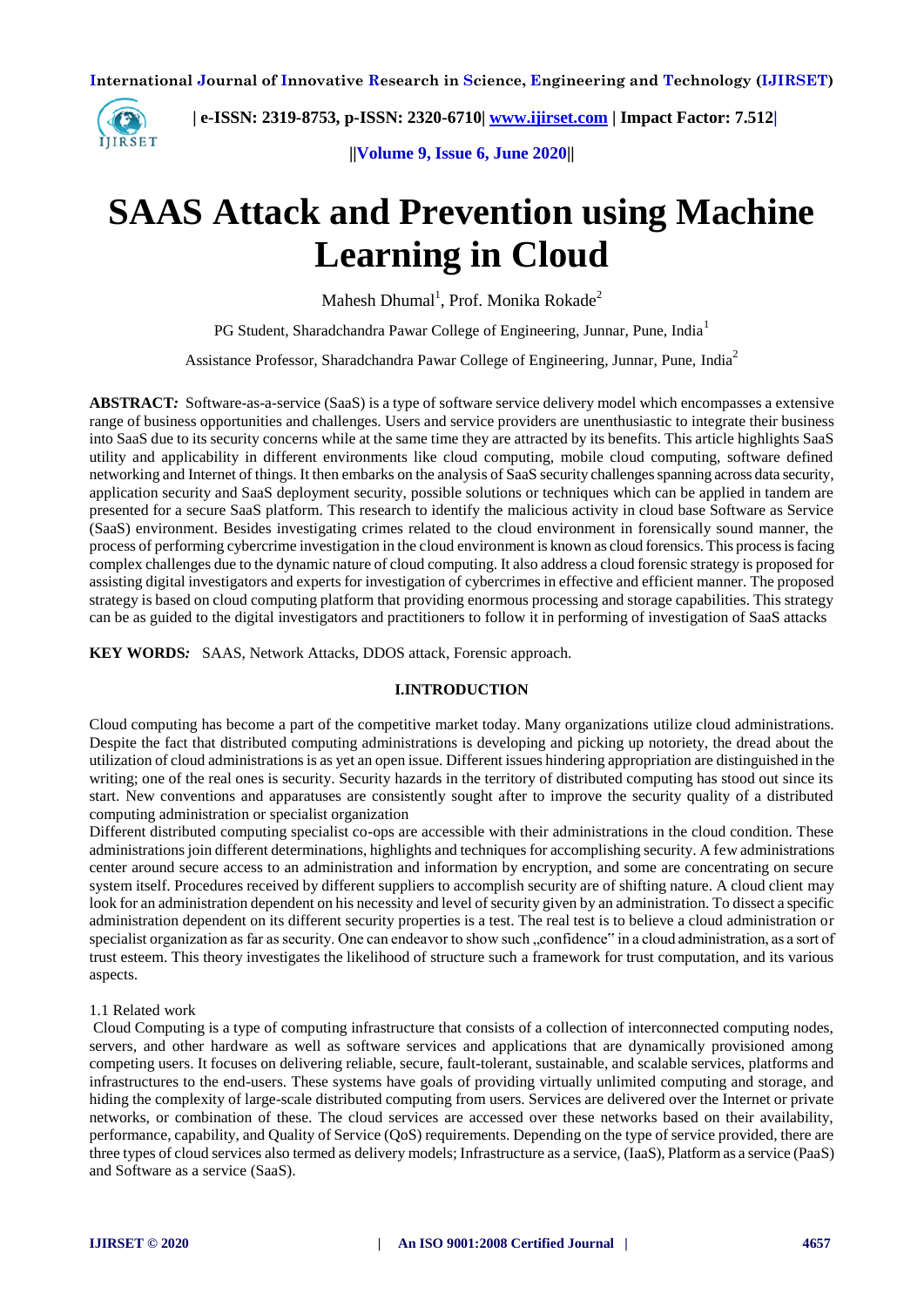

# **| e-ISSN: 2319-8753, p-ISSN: 2320-6710| [www.ijirset.com](http://www.ijirset.com/) | Impact Factor: 7.512|**

# **||Volume 9, Issue 6, June 2020||**

#### **II. LITERATURE SURVEY**

Providing Security and Integrity for Data Stored In Cloud Storage [1] cloud computing is the computing paradigm which enable obtaining resources like software, hardware, benefits over the web. A large portion of client store their information on cloud for information security and uprightness are prime related. In this article the issue of guaranteeing information uprightness and security of information stockpiling in distributed computing. For guaranteeing accuracy of information, we expect the assignment of permitting a Third gathering examiner (TPA) utilized for uncovering danger of distributed storage benefits in the interest of the cloud customer to check information honesty put away in the cloud. This paper center around the information security, we proposed deletion revising code in the document conveyance to give the redundancies and assurance information trustworthiness. By utilizing homomorphic token with disseminated check of eradication coded information, our plan accomplish capacity rightness just as mistake restriction. Broad security examination demonstrate the proposed plan is profoundly proficient and strong against Byzantine disappointment, vindictive information variation assault and considerably server intriguing assaults.

Asigra [2] presents another plan for reinforcement arrangement called agentless reinforcement and recuperation. Not at all like operator reinforcement arrangement which requires a reinforcement specialist introduced on the machine that necessities to reinforcement, agentless reinforcement as a rule introduces customer programming on one server which can remotely sign into an objective reinforcement framework and transmit the information to the focal stockpiling area. The benefit of agentless reinforcement is accommodation. Along these lines, specialist co-ops don't need to oversee operators introduced on every customer machines. The hindrances of this methodology are that agentless reinforcement is as yet not experienced enough and the server with agentless customer programming may open another assault vector for the programmers.

NIST Cloud Computing Forensic Science Challenges [3] distributed computing is a model for empowering universal, helpful, on-request system access to a common pool of configurable processing assets (e.g., systems, servers, stockpiling, applications, and administrations) that can be quickly provisioned and discharged with negligible administration exertion or specialist organization connection. A total depiction and meaning of Cloud Computing is given in NIST SP 800-145 (connect is outside). Distributed computing can possibly offer cost investment funds both as far as capital costs and operational costs, just as influence driving edge innovations to meet the data handling needs of clients in people in general and private segments. Be that as it may, the adjustment in specialized activities and control elements (both as far as proprietorship and the board) as for IT assets presents new scientific science challenges.

Situation based Design for a Cloud Forensics Portal [4] the point of computerized crime scene investigation is to extricate data to answer the 5Ws (Why, When, Where, What, and Who) from the information separated from the proof. So as to accomplish this, most computerized criminological procedures expect total control of advanced proof. Notwithstanding, in a cloud domain legal examination, this isn't constantly conceivable. Furthermore, the novel qualities of distributed computing make new specialized, lawful and building difficulties when leading a legal examination. We propose a theoretical situation to reveal and clarify the difficulties criminological professionals face during cloud examinations. Furthermore, we additionally give answers for location the difficulties. Our theoretical case situation has demonstrated that, over the long haul, better live scientific apparatuses, improvement of new techniques custom fitted for cloud examinations and new strategies and models are in reality required. Moreover, we have reached the resolution that criminological examinations greatest test isn't specialized however legitimate.

The creators in [5] proposed a high-accessibility and uprightness layer (HAIL) for cloud information stockpiling. It is a remote information uprightness checking convention to guarantee information respectability and accessibility through an interleaving of various kinds of mistake remedying layers which influence dispersal code, server code and total code. The restriction of this methodology is that it can just give confirmation to static information.

As per SaaS applications [6] are generally utilized and overseen over the web. They are introduced to clients in a program. This makes it unavoidable to go up against the security difficulties, for example, SQL infusion, Cross-site scripting and Cross-site Request Forgery. Programming interface is the foundation of SaaS stage which plans to manage heterogeneity and permit robotization of regular procedure that cooperate with administrations running on another machine. The advantage of API to SaaS is critical, however it is likewise tormented with security issues. Inadequately coded APIs can be effectively manhandled or abused by an assailant. Web administration is a product framework intended to help machine-tomachine communication over system. WSDl and SOAP are utilized to a great extent by SaaS applications, normally passed on utilizing HTTP with a XML serialization. These procedures, notwithstanding, are observed to be defenseless against different assaults. for example, XML wrapping assaults and WSDL checking.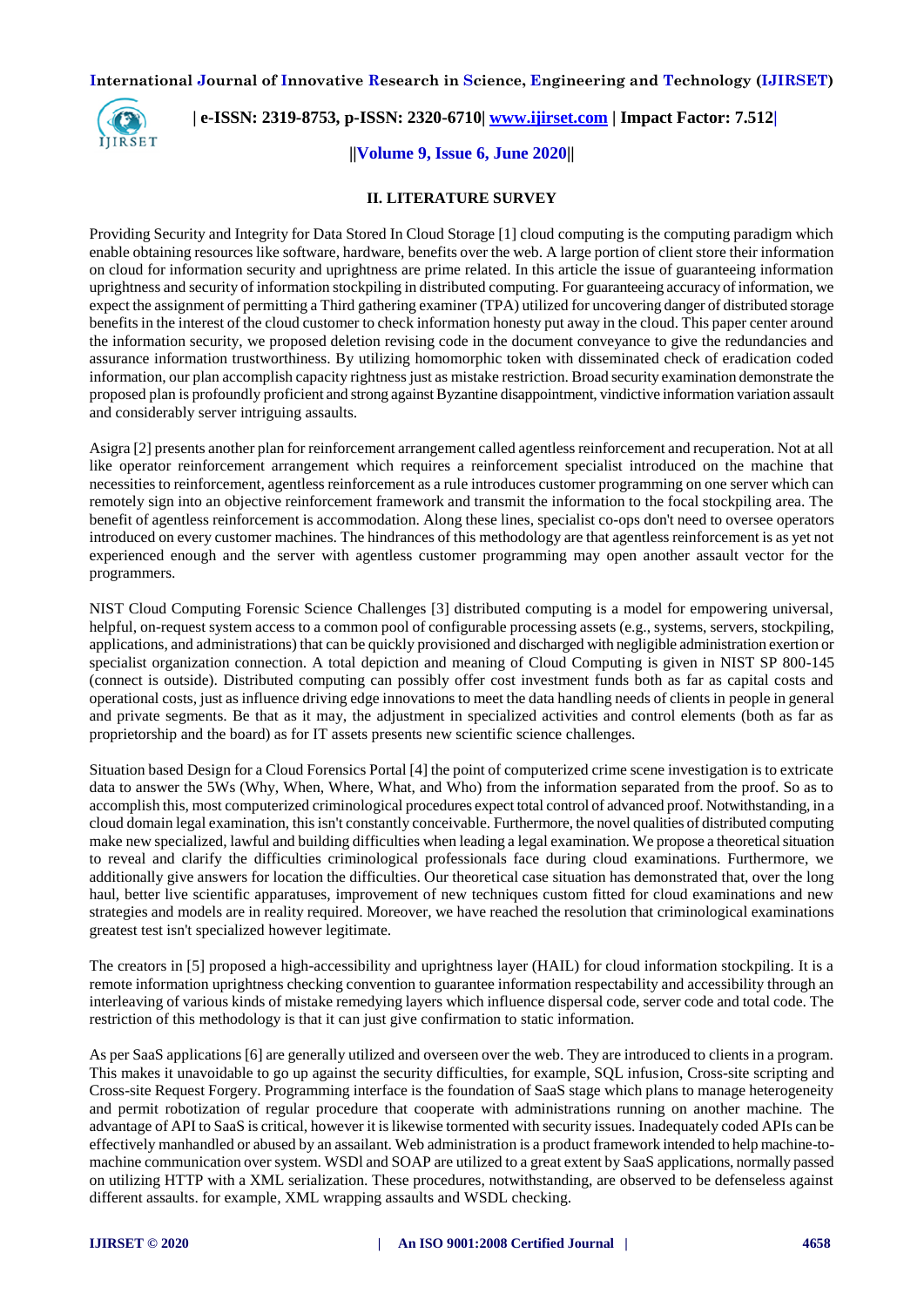

 **| e-ISSN: 2319-8753, p-ISSN: 2320-6710| [www.ijirset.com](http://www.ijirset.com/) | Impact Factor: 7.512|**

**||Volume 9, Issue 6, June 2020||** 

Cloud Forensics: Evidence Collection and Preliminary Analysis [7] Cloud registering frameworks have a large portion of the present business applications yielding it high income which makes it an objective of digital assaults. This underlines the requirement for an advanced legal instrument for the cloud condition. Regular computerized crime scene investigation can't be legitimately exhibited as a cloud measurable arrangement due to the multi tenure and virtualization of assets pervasive in cloud. While we do cloud crime scene investigation, the information to be assessed are cloud part logs, virtual machine plate pictures, unstable memory dumps, support logs and system catches. In this paper, we have thought of a remote proof gathering and pre-preparing structure utilizing Struts and Hadoop conveyed document framework. Gathering of VM plate pictures, logs and so forth., are started through a force model when activated by the specialist, while cloud hub intermittently pushes system catches to HDFS. Pre-handling steps, for example, grouping and relationship of logs and VM circle pictures are brought out through Mahout and Weka to actualize cross drive examination.

A Digital Forensic Model for Introspection of Virtual Machines in Cloud Computing [8] Performing computerized criminology in cloud can add another measurement to the way toward structure trust in cloud. Be that as it may, the very qualities of cloud, for example, absence of straightforwardness, virtualization, lawful issues and so forth., present difficulties to cloud legal sciences. Regardless of whether it is conventional advanced legal sciences or cloud crime scene investigation, gathering thorough information for examination is a noteworthy test in examination. Information gathering in profoundly virtualized situations like cloud is exceptionally mind boggling. A definitive objective of proof gathering and investigation is to demonstrate to the official courtroom that they are forensically solid. We can utilize thoughtfulness strategies since these won't sully the condition of the wellspring of proof while gathering the required information. We recognized two noteworthy disadvantages in the reflection procedure. Initial, a legitimate activating condition will just make the agent to get the required information. Neglecting to devise legitimate triggers will prompt loss of information in the cloud multi-occupant condition. Next, during the information accumulation the comparing virtual machine (VM) must be delayed for some time, prompting execution debasement. In this paper, we stress for the most part on the primary issue and propose a structure for the contemplation of virtual machines to address the equivalent.

Advanced Evidence Detection in Virtual Environment for Cloud Computing [9] Cloud registering frameworks give a worldview to the conveyed handling of computerized information. Computerized legal examinations including such frameworks are probably going to include progressively complex advanced proof procurement and investigation. Some open distributed computing frameworks may include the capacity and handling of computerized information in various purviews, and a few associations may scramble their information before it enters the cloud. Both of these variables related to cloud designs may make scientific examination of such frameworks increasingly mind boggling and tedious. There are no settled advanced measurable rules that explicitly address the examination of distributed computing frameworks. In this paper we look at the legitimate parts of advanced measurable examinations of distributed computing frameworks.

Helped Deletion of Related Content [10] on essential stockpiling frameworks substance is frequently imitated, changed over or altered, and the clients rapidly lose power over its dispersal on the framework. Erasing substance identified with a specific venture from the framework in this way turns into a work serious errand for the client. In this paper we present IRCUS, a framework that helps the client in safely evacuating undertaking related substance, yet does not expect changes to the client's conduct or to any of the framework segments, for example, the record framework, piece or applications. IRCUS straightforwardly coordinates inside the client's framework, works in client space and stores the subsequent metadata alongside the files. We implemented and evaluated our system and show that its overhead and accuracy are acceptable for practical use and deployment.

#### **III.PROPOSED SYSTEM**

We propose a protected information sharing arrangement for component people. At first, we propose an ensured way for key scattering with safe correspondence channels, and the customers can securely get their private keys from social occasion boss. In our proposed framework we utilize three distinct elements information proprietor, bunch director, cloud server and aggressor is untrusted substance. In this module first information proprietor transfer the information document to cloud server utilizing cryptography calculation once information has store into database, proprietor gets the notice about record stockpiling effectively. The information proprietor having a full access of explicit information document he can share or access, so information proprietor can share the any record to any gathering supervisor then it will consequently access to all gathering individuals. The common gathering individuals can get to each record to whenever by cloud server. In first stage on the off chance that information proprietor deny any client from access the document, at that point he can't access such record. On the off chance that he can attempt to produce any conspiracy assault utilizing SQL infusion inquiries, even our framework will framework will counteract such assaults. Second information proprietor can share and deny document to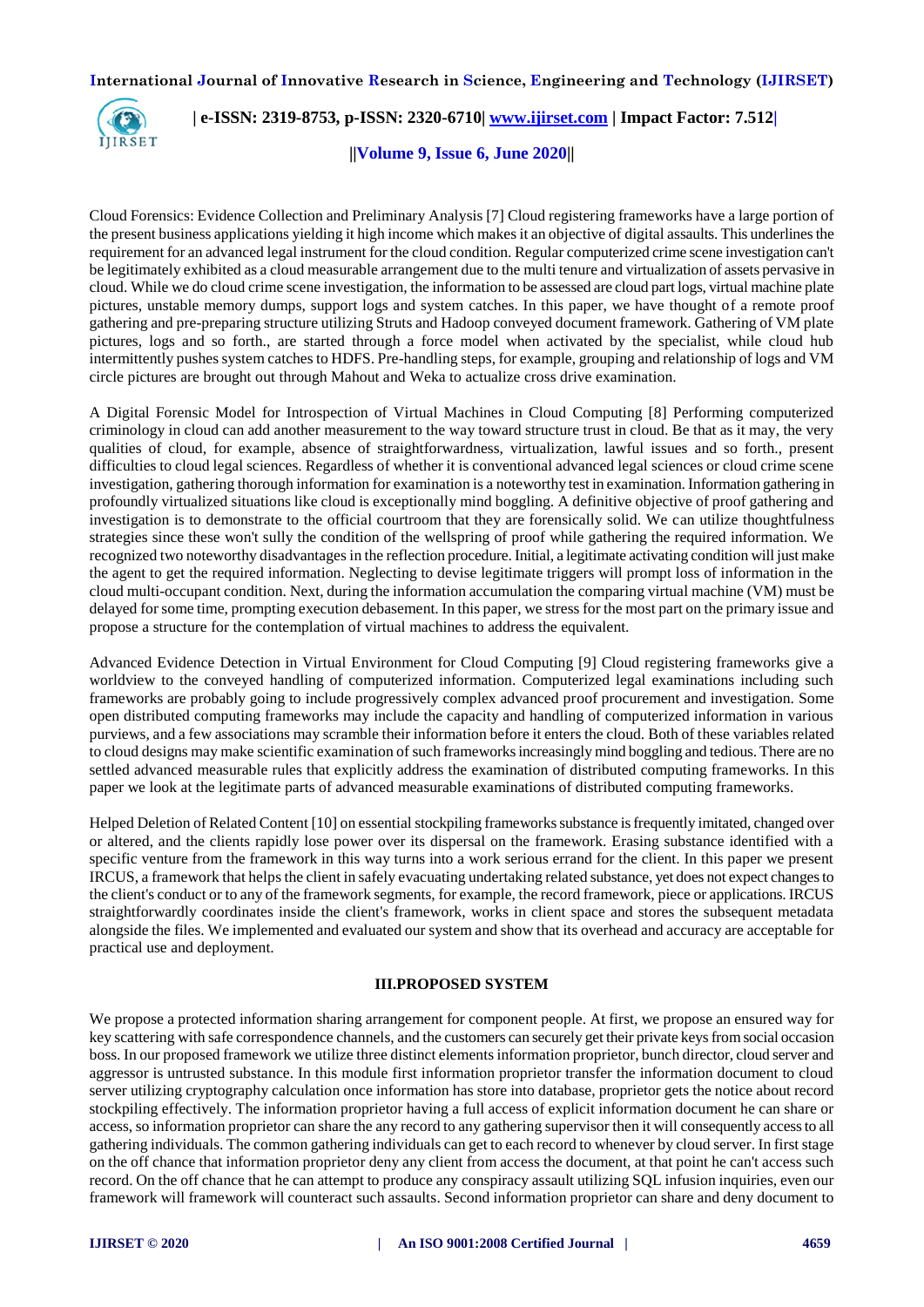

# **| e-ISSN: 2319-8753, p-ISSN: 2320-6710| [www.ijirset.com](http://www.ijirset.com/) | Impact Factor: 7.512|**

## **||Volume 9, Issue 6, June 2020||**

singular client to explicit gathering, and third once any user revoke system will automatically generate proxy key generation that means existing keys will expired. The overall approach improves the system efficiency as well security on drastic level.



**Figure 1. Proposed system architecture**

The above figure a shows the system architecture of proposed system where we carried below attack detection as well as prevention of system.

## **1. SQL Injection**

Injection attacks happen when untrusted data is sent to a code interpreter through a structure info or some other information accommodation to a web application. For instance, an aggressor could enter SQL database code into a structure that expects a plaintext username. In the event that that structure information isn't appropriately verified, this would bring about that SQL code being executed. This is known as an SQL injection attack.

#### **2. Cross-Site Scripting**

Cross-site scripting vulnerabilities occur when web applications allow clients to include custom code into a url way or onto a site that will be seen by different clients. This helplessness can be abused to run vindictive JavaScript code on an unfortunate casualty's program. For instance, an assailant could send an email to an injured individual that gives off an impression of being from a confided in bank, with a connection to that bank's site. This connection could have some malevolent JavaScript code labeled onto the finish of the url. In the event that the bank's website isn't appropriately ensured against cross-webpage scripting, at that point that vindictive code will be kept running in the unfortunate casualty's internet browser when they click on the connection.

Alleviation procedures for cross-site scripting incorporate getting away untrusted HTTP demands just as approving as well as sterilizing client produced content. Utilizing current web advancement systems like ReactJS and Ruby on Rails likewise gives some inherent cross-website scripting security.

JavaScript cross-site scripting assaults are mainstream in light of the fact that JavaScript approaches some touchy information that can be utilized for wholesale fraud and different vindictive purposes. For instance, JavaScript approaches cookies\*, and an assailant could utilize a XSS assault to take a client's treats and mimic them on the web. JavaScript can likewise make HTTP demands, which can be utilized to send information, (for example, stolen treats) back to the aggressor. Moreover, customer side JavaScript can likewise enable an assailant to get entrance to APIs that contain geo location coordinates, webcam data, and other sensitive information.

#### **3. Insufficient Logging And Monitoring**

Many web applications are not taking enough steps to detect data breaches. The average discovery time for a breach is around 200 days after it has happened. This gives attackers a lot of time to cause damage before there is any response. OWASP suggests that web designers should execute logging and checking just as occurrence reaction intends to guarantee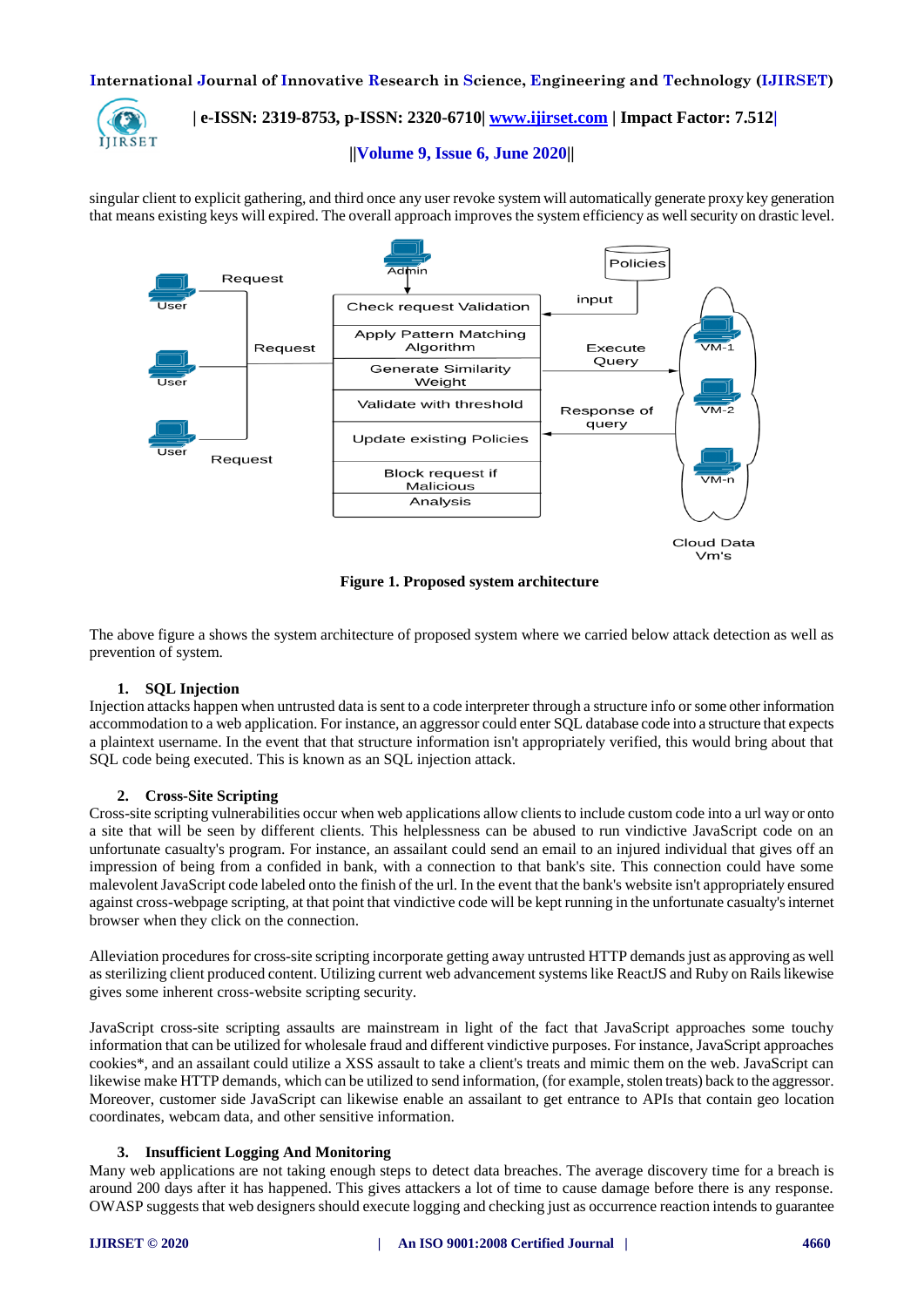

# **| e-ISSN: 2319-8753, p-ISSN: 2320-6710| [www.ijirset.com](http://www.ijirset.com/) | Impact Factor: 7.512|**

# **||Volume 9, Issue 6, June 2020||**

that they are made mindful of assaults on their applications. Lacking logging and checking weakness happens when the security-basic occasions aren't logged appropriately, and the framework isn't observing the present happenings. Unquestionably, the absence of these functionalities can make the malevolent exercises harder to identify and it influences successful episode taking care of when an attack happens.

Companies are maintaining the log files to deliver a continuous trace of everything, which happens with their systems and data. Collecting log data are generally recommended as a security industry best practice. In addition to that, several regulations mandate the assembly, storage, and evaluation of logs.

## **Prevention terminologies**

- Ensure all login, access control failures, and server-side input validation failures can be logged with sufficient user context to identify suspicious or malicious accounts, and held for sufficient time to allow delayed forensic analysis.
- Ensure that logs are generated in a format that can be easily consumed by a centralized log management solutions.
- Ensure high-value transactions have an audit trail with integrity controls to prevent tampering or deletion, such as append-only database tables or similar.
- Establish effective monitoring and alerting such that suspicious activities are detected and responded to in a timely fashion.
- Establish or adopt an incident response and recovery plan

Exploitation of insufficient logging and monitoring is the bedrock of nearly every major incident. Attackers rely on the lack of monitoring and timely response to achieve their goals without being detected.

## **4. Sensitive Data Exposure**

If web applications don't protect sensitive information, for example, money related data and passwords, aggressors can access that information and sellor use it for detestable purposes. One prominent strategy for taking delicate data is utilizing a man-in-the-center assault.

Information presentation hazard can be limited by encoding every single touchy datum just as handicapping the storing of any delicate data. Moreover, web application designers should take care to guarantee that they are not superfluously putting away any delicate information.

Reserving is the act of briefly putting away information for re-use. For instance, internet browsers will frequently reserve site pages so that if a client returns to those pages inside a fixed time range, the program does not need to get the pages from the web.

The principal thing is to decide the security needs of information in travel and very still. For instance, passwords, Visa numbers, wellbeing records, individual data and business insider facts require additional insurance, especially if that information falls under protection laws, for example EU's General Data Protection Regulation (GDPR), or guidelines, e.g. financial data protection such as PCI Data Security Standard (PCI DSS). For all such data:

- Is any data transmitted in clear text? This concerns protocols such as HTTP, SMTP, and FTP. External internet traffic is especially dangerous. Verify all internal traffic e.g. between load balancers, web servers, or back-end systems.
- Are any old or weak cryptographic algorithms used either by default or in older code?
- Are default crypto keys in use, weak crypto keys generated or re-used, or is proper key management or rotation missing?
- Is encryption not enforced, e.g. are any user agent (browser) security directives or headers missing?
- Does the user agent (e.g. app, mail client) not verify if the received server certificate is valid?

# **5. Security Misconfiguration**

Security misconfiguration is the most common vulnerability on the list, and is often the result of using default configurations or displaying excessively verbose errors. For instance, an application could demonstrate a client excessively expressive mistakes which may uncover vulnerabilities in the application. This can be relieved by expelling any unused highlights in the code and guaranteeing that mistake messages are increasingly broad. Current application security designs don't pursue security as a matter of course. Actually, software engineers must apply safety efforts to keep away from access to private or secret assets.